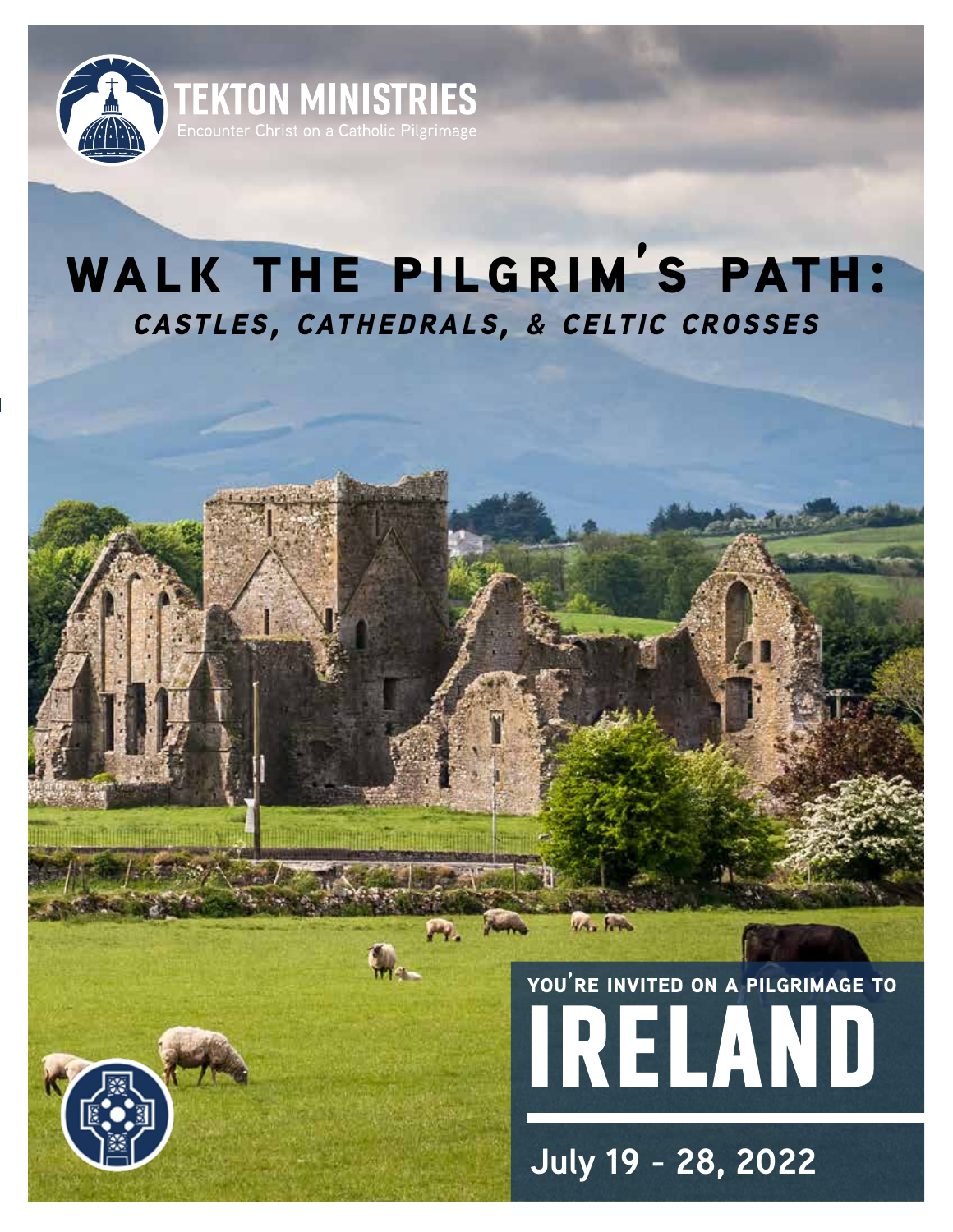## a truly catholic pilgrimage

*Tekton Ministries has been leading Catholic pilgrimages all over the world for more than 20 years. Working closely with your priest to create thoughtfully planned itineraries, we help make the Catholic faith more tangible to your daily life. By visiting holy sites throughout Ireland, and walking in the footsteps of numerous saints, we hope your faith will be reinvigorated and renewed by this pilgrimage. Although we visit numerous sites and shrines, daily Mass and time for prayerful reflection are important parts of each day's experience.*

*We use only experienced Christian or Catholic guides, so you receive truthful explanations of scripture and the places we encounter. When the disciple Philip asked the Eunuch (who was reading Isaiah) if he understood what he was reading, the man responded, "How can I, unless someone guides me?" (Acts 8:35) Just as Philip guided the Eunuch with "the good news of Jesus," your Tekton pilgrimage will guide you into a deeper understanding of the Scriptures. Our prayers, service, and love of our Lord go with you.*

#### l **Day 1 - Tuesday, July 19** *Depart USA*

Our pilgrimage begins as we depart on our overnight flight to Ireland. Meals and refreshments will be served aloft.

#### l **Day 2 - Wednesday, July 20** *Arrive Dublin / Knock*

Upon arrival in Dublin we will be met by our local Irish tour manager, who will remain with us for the duration of our pilgrimage. We journey west to the small village of Knock, where on August 21, 1879, witnesses saw three figures on the wall of a church standing raised about two feet off the ground. The central figure, Our Lady, had hands raised to shoulder height and eyes turned heavenward, as if in prayer. With her were St. Joseph and St. John, Apostle and Evangelist. In 1979, one hundred years after the Apparition, Pope John Paul II paid a visit and bestowed the status of Basilica to the Shrine Church of Knock. We have the opportunity to celebrate Mass, recite the rosary, and make the Way of the Cross. Eucharistic devotions and the Sacrament of Reconciliation are also available to conclude this spiritual, peaceful day at the Shrine. We will visit the Museum of Knock and can browse in the bookstore. Dinner will be served in our hotel. *(B, D, Mass)*





#### l **Day 3 - Thursday, July 21** *Knock / Mayo*

Today we journey west to Ballintubber Abbey, where we will be given a tour of this beautiful historic site, formerly a stopping place for pilgrims on their way to climb Croagh Patrick Mountain. When St. Patrick brought Christianity to Ireland in 441, he founded a church at Ballintubber. The present Abbey was built in 1216 by King Cathal O'Connor. It is the only church in Ireland still in daily use that was founded by an Irish king, and, despite years of continuous attacks and religious repression, it retains an air of ancient beauty and spirituality. After lunch, continue to Croagh Patrick, where St. Patrick once spent forty days and nights in prayer. For centuries pilgrims have come here in imitation of St. Patrick, who often in his lifetime went up this mountain as a secluded setting for his meditation and prayer. We, too, can ascend part or all the way up this 2503-foot mountain. Return to Knock. *(B, D, Mass)*



*Ballintubber Abbey*



*Kylemore Abbey*

#### l **Day 4 - Friday, July 22** *Knock / Connemara / Galway*

This morning we depart Knock and proceed to Kylemore Abbey, the only remaining home of Benedictine nuns in Ireland. Depending upon availability, we will visit and have tea with the nuns here. Venture through Connemara, an area of outstanding scenic grandeur, on our way to Galway. There is a brooding sense of Ireland's ancient culture and traditions in this haunted and mystical area where Gaelic is still the everyday language. Afterwards, check into our hotel in Galway, known as the "City of the Tribes," with the remainder of the day free to explore this charming city. *(B, D, Mass)*

#### l **Day 5 - Saturday, July 23** *Galway / Clare*

Following breakfast, visit the Galway Cathedral dedicated to Our Lady and St. Nicholas, and the Collegiate Church of St. Nicholas with its famous Spanish Arch from where Columbus prayed before sailing for America. We then travel across the Burren – a vast, bare, eerie limestone plateau – along the coastal road, where we see huge boulders deposited at the end of the Ice Age. On our stop at Burren Display Center, we can get a full idea of the origins of the topography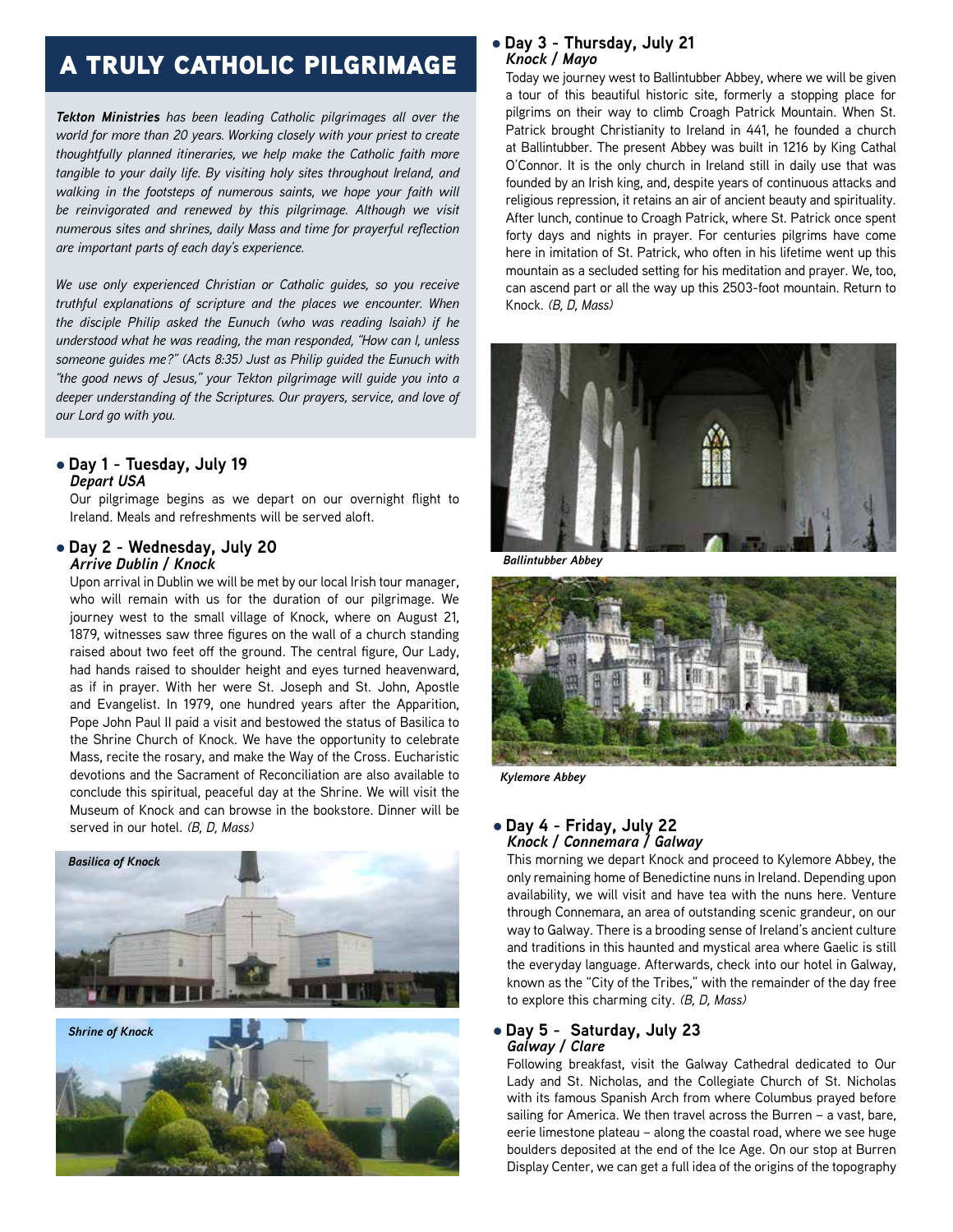of this region before proceeding to the magnificent Cliffs of Moher, a dramatic great sheer rock face rising 700 feet from the Atlantic Ocean. Spend some time here marveling at the grandeur of the cliffs before returning to Galway, where we will enjoy a traditional Irish dinner at a local restaurant. *(B, D, Mass)*

#### l **Day 6 - Sunday, July 24** *Galway / Adare / Tralee / Killarney*

Depart Galway and journey south to Bunratty Folk Park. Here we learn about centuries of Irish Heritage and culture. Continue to Adare, regarded as Ireland's prettiest and most picturesque village. We can look at the two groups of world-famous thatched cottages that line part of the village's broad main street. Adare dates back at least to the early 13th century. Its strategic location has made it the subject of many conquests, wars, and rebellions. After lunch, proceed to Tralee and the Church of St. John, famed for its numerous stained-glass windows depicting scriptural and sacramental scenes. Finally, journey to Killarney, where, time permitting, this evening you may explore the interesting craft shops, quaint historic buildings and churches, or perhaps sample the traditional form of local transport, the jaunting car (a horse drawn wagon). *(B, D, Mass)*



#### l **Day 7 - Monday, July 25** *Killarney / Cahersiveen / Kenmare*

Today we travel the road that winds around the beautiful Iveragh Peninsula, better known as "The Ring of Kerry." It is undoubtedly one of the most magical places in all Ireland. Here bogs, mountains, valleys, lakes and sea blend into a landscape that is often breathtaking beyond words. Even the names of the towns seem to whisper their beauty: Killorglin, Glenbeigh, Cahersiveen, and Sneem. Stops along this route may include the Daniel O'Connell Memorial Church in Cahersiveen and Holy Cross Church in Kenmare. In addition, we will enjoy views of abbey ruins, island monasteries, cliffs, and the sea from our motorcoach. Visit Muckross House and Abbey before returning to Killarney for the night. *(B, D, Mass)*



#### l **Day 8 - Tuesday, July 26** *Killarney / Blarney / Cork*

Depart Killarney this morning for Blarney, where we will visit Blarney Castle, dating back to 1446. We will climb the battlements to reach the Blarney Stone, said to impart the gift of eloquence to all that kiss it. After some shopping time in the Blarney Woollen Mills, proceed to Cork, where we enjoy a city tour including visits to St. Finbarr's Cathedral, the Quays, Parliament Bridge, and St. Anne's Shandon Church. Dinner and overnight in our hotel in Cork. *(B, D, Mass)*



#### l **Day 9 - Wednesday, July 27** *Cork / Glendalough / Dublin*

Journey this morning to the Rock of Cashel – the site of the conversion of the King of Munster by St. Patrick in the 5th century. Then travel north to Glendalough. Tucked away in the Wicklow Mountains, Glendalough was established by St. Kevin in the 6th century. This most romantic of monastic sites was one of Ireland's greatest pilgrimage centers up to the middle of the 19th century. Continue to Dublin where we will check in to our hotel for our final dinner and overnight of our pilgrimage. *(B, D, Mass)*

#### l **Day 10 - Thursday, July 28** *Dublin / USA*

This morning, after Mass, enjoy a brief tour of this charming Old-World capital, including a visit to see the Book of Kells. Then, our pilgrimage comes to an end as we proceed to Dublin airport to catch our return flight home to the US, taking with us all the blessings and graces of this pilgrimage. *(B, Mass)*

#### *B=Breakfast D=Dinner*

*These rates are based upon an assumption that the situation in Ireland will be free of the government-imposed social distancing restrictions which are currently in place due to the COVID-19 pandemic. We cannot be held responsible for any increase in these quoted rates in the event that government regulations are not relaxed or further restrictions are put in place due to the COVID-19 pandemic that may result in increased operational costs.*